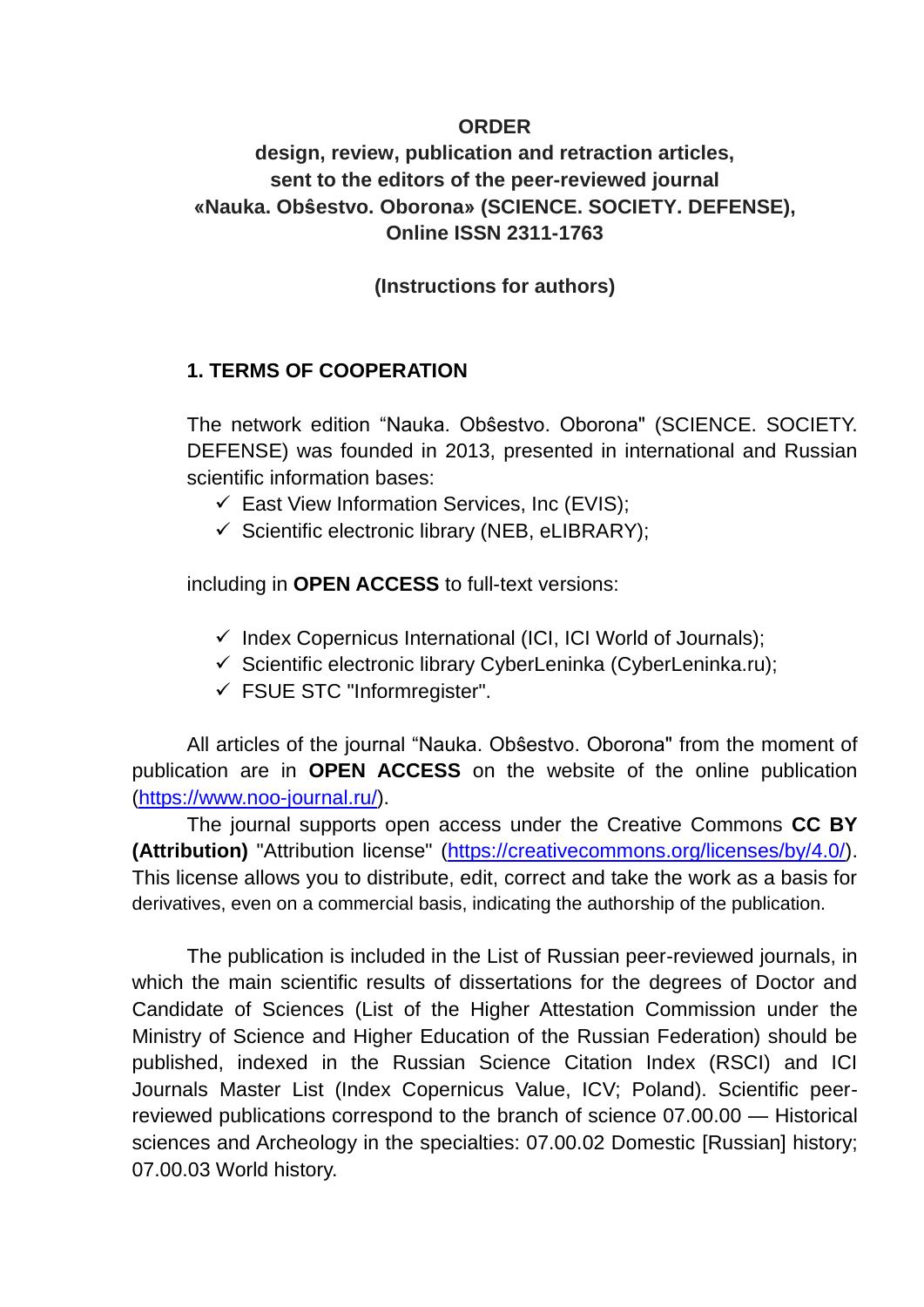**DOI prefix** — 10.24412/2311-1763 earlier - 10.24411/2311-1763 (2013-2020) **Periodicity** — 4 issues per year **Number of articles per issue** — no more than 12

**Pagination** (numbering of pages in the magazine) — end-to-end throughout the year

The network edition "Nauka. Obŝestvo. Oborona" is an open access journal, in accordance with the **Open Science** paradigm, the main tasks of which are popularization of science and scientific activity, public control of the quality of scientific publications, the development of interdisciplinary research, a modern institution of scientific review, increasing the citation of scientific publications and building a knowledge infrastructure.

### **Journal thematic sections:**

Historical politics Objective history Society of Russia: history and modernity Modern Russia World politics: history, theory and practice International relationships Problems of War and Peace Army, Government and Society Public and state security Military security Migration processes in the global world Philosophy of Science Scientific personnel Information technology: science and practice History of Economic theories, doctrines, dogmas History in faces **Historiography** History of faith, religion, denomination or church History of the Great Victory Military training and education Patriotic education Art: history and modernity Special services: history and modernity Armament and military equipment: history and modernity History of the Cossacks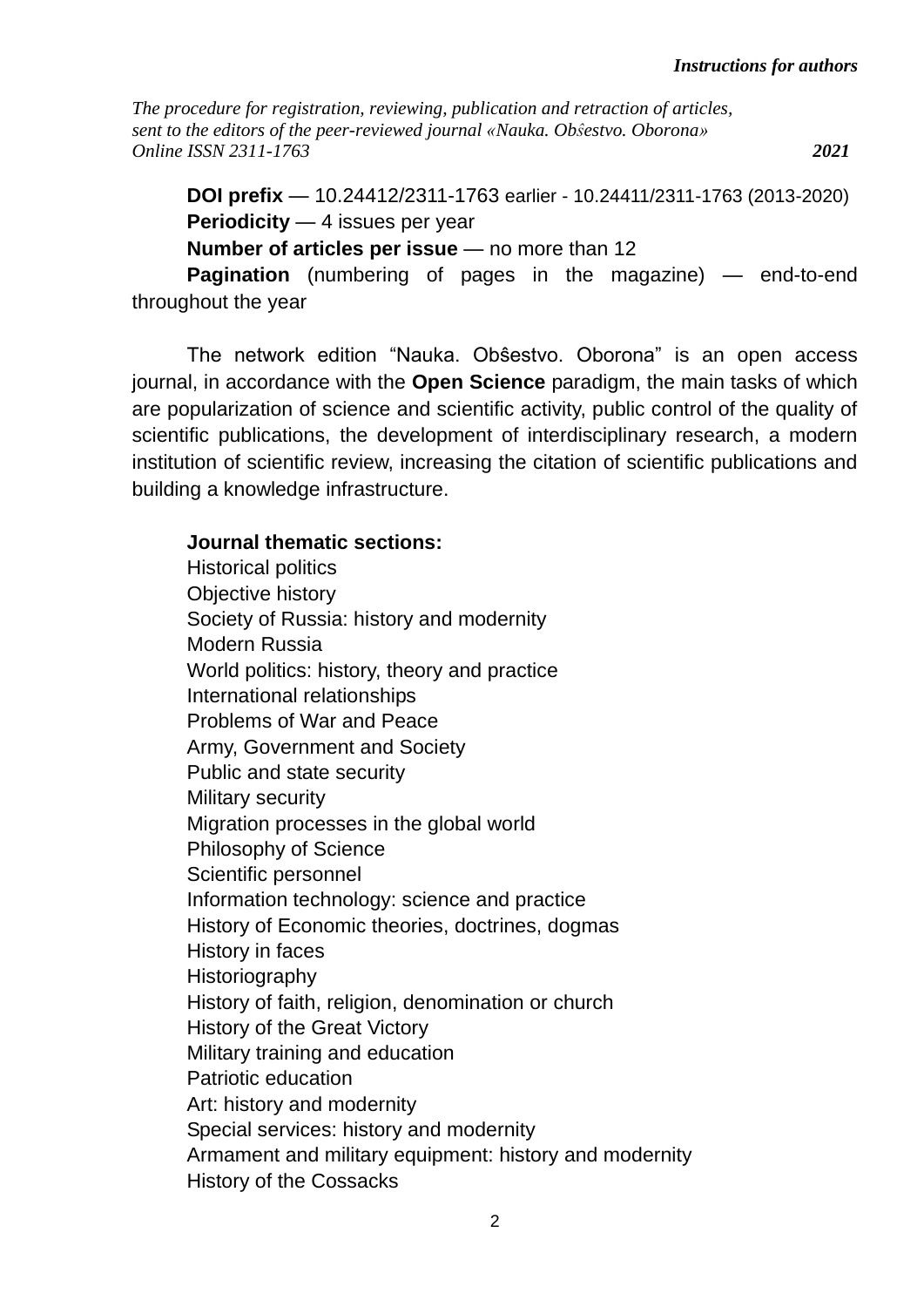The health of the nation Works of young scientists Scientific communications

**Article types / article sections:**

Original article **Review** Scientific report **Personalities** Book Review

1.1. Articles complete with a cover letter are accepted for consideration in an electronic version, sent simultaneously to two e-mail addresses of the editorial office:

[KiknadzeVG@mail.ru,](mailto:KiknadzeVG@mail.ru)

[KiknadzeVG@gmail.com.](mailto:KiknadzeVG@gmail.com)

The author's cover letter must contain a request from the author to the editor-in-chief to publish the article being sent, information that the text of the article has not been previously published; was not sent to other publications; personally verified by him for compliance with the ethics of scientific publications; date of dispatch.

Send the letter in PDF format in the set of materials.

The list of files indicates:

- $\checkmark$  Letter from the author (IVANOV  $*$  LETTER);
- $\checkmark$  Article (IVANOV \* ARTICLE);
- √ Illustration-1 (IVANOV \* ILLUSTRATION-1)
- $\checkmark$  Captions to illustrations (IVANOV  $*$  CAPTURES TO ILL.)
- $\checkmark$  Additional information (IVANOV  $*$  DOP INFORMATION).

\* — author's surname

**If there are co-authors,** one corresponding author is indicated in the cover letter (responsible for maintaining the article before its publication, correspondence with the editors, correspondence with readers after publication). The submitted set of materials is accompanied by the Consent of the authors (in PDF format, signed by each co-author) for the publication of this article (the title of the article, the group of authors, the corresponding author, consent to the publication in the online journal "Nauka. Obŝestvo. Oborona", familiarization with the Procedure publication of articles).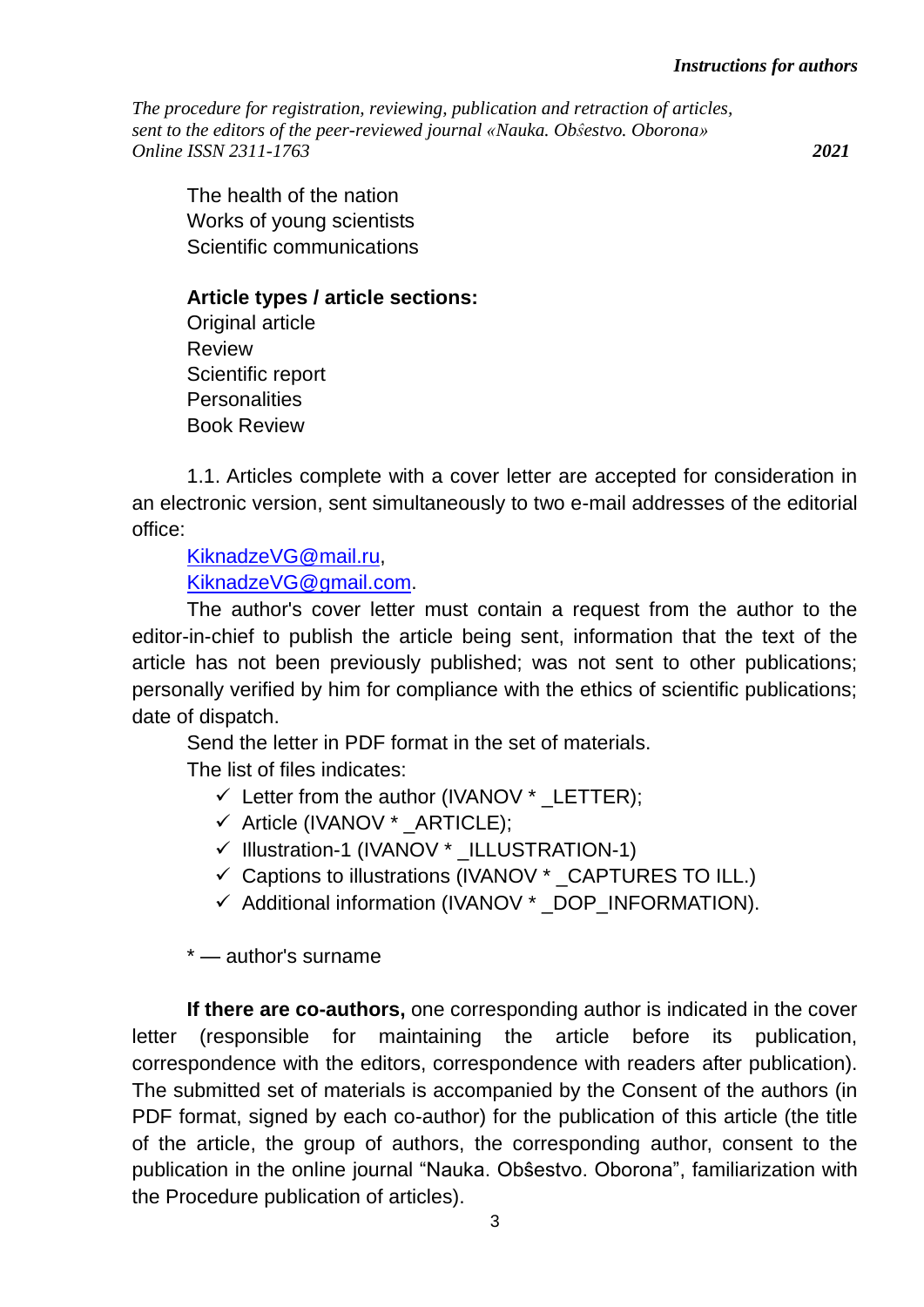1.2. **The text** in files must be typed in Microsoft Office Word without any formatting elements, without hyphenation, without borders, without rulers and other elements.

Articles are executed in one file with metadata, illustrations, captions, References, etc. In this case, illustrations and captions to illustrations are also sent as separate files (see item 1.1), having numbering in the file name in accordance with the content of the text of the article.

Materials are provided in the following form: Microsoft Office Word editor; font "Times New Roman"; main text — size 14; line spacing 1.5; top and bottom margins  $-$  2.0 cm; left margin  $-$  3 cm; right margin  $-$  1.5 cm; indent (paragraph) — 1.25 cm; set parameters of paragraphs only automatically using the options of the "paragraph" menu; do not enter the page numbering of the text; do not use headers and footers, rulers, frames, manual hyphenation and indents; exclude unnecessary spaces, spelling and punctuation must be checked.

In order to avoid technical problems, it is recommended to test and scan text files for viruses.

1.3. **Tables** and **graphic images** (diagrams, graphs, maps) are drawn up in a separate file in the picture or image format (JPEG). Tables and author's cognitive graphics (diagrams, graphs, schemes, etc.) should have a title.

1.4. The editors accept for consideration and reviewing on a general basis profile articles in English and reserves the right to publish them not only in English, but also with translation into Russian.

1.5. The **total volume** of materials (including the text of the article, notes and References) is up to 40 thousand characters with spaces.

1.6. Articles submitted to the editorial office are registered. The author receives a notification that his article will be checked by the editors **within 15 working days** from the date of admission for technical compliance with international standards (Web of Science, SCOPUS), the profile and subject headings of the journal, **originality** (**at least 85%** in the Antiplagiat system, including no more than 15% of self-citation).

If the requirements are met, the author receives a brief notification from the editor-in-chief about sending the article for review and consideration for publication.

Authors who have sent non-core articles or materials that do not meet the terms of cooperation with the editorial office and the requirements for the design of manuscripts are sent by e-mail refusal to publish.

1.7. Members of the Editorial board and experts of the "Nauka. Obŝestvo. Oborona" review the submitted articles (the review period, depending on the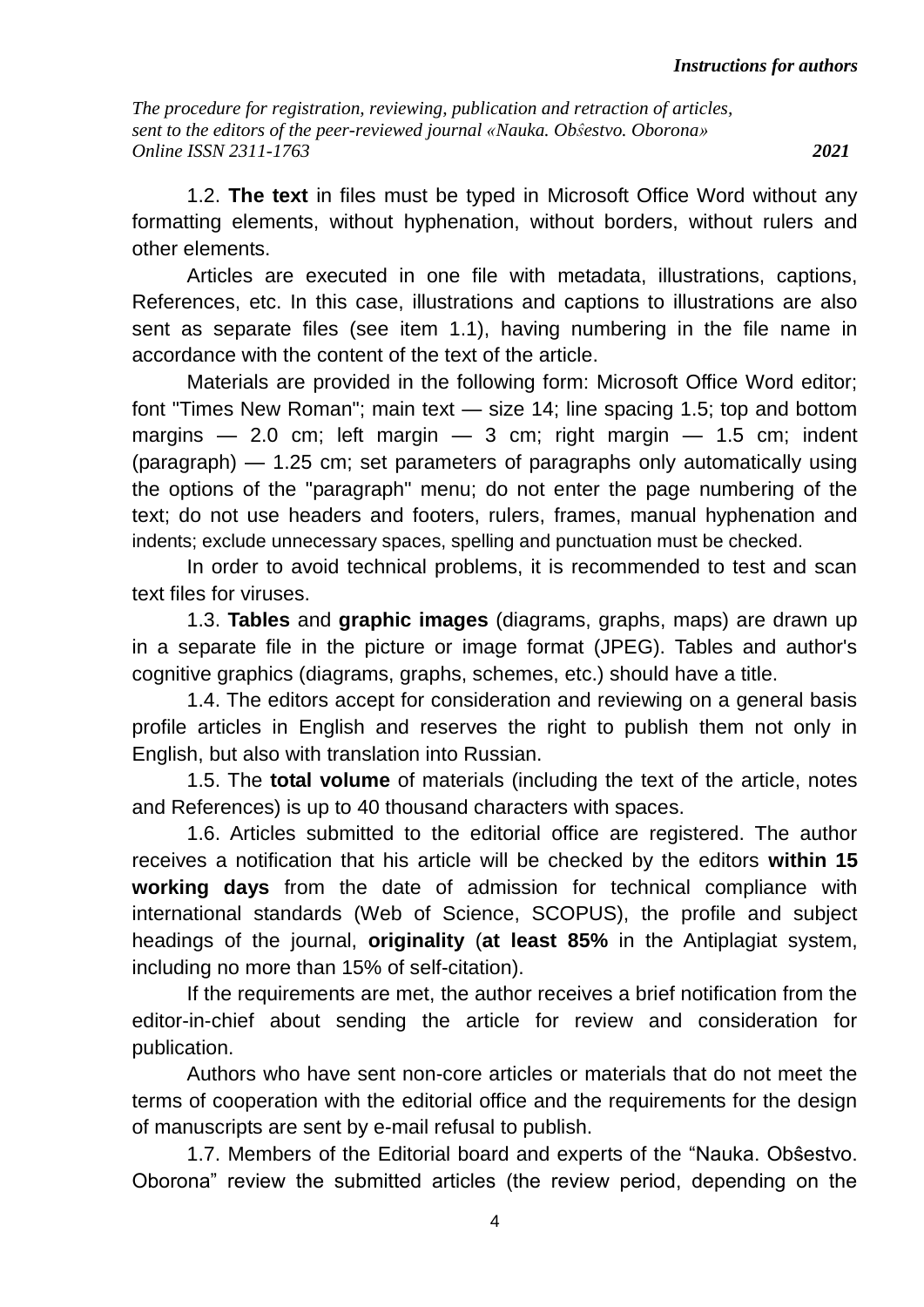quality of the text, is, as a rule, from 1 to 2 months), review the received reviews on a quarterly basis and decide on the publication of articles that have received positive reviews in the next issues.

1.8. In case of positive feedback from the reviewers, the editorial board may offer the author to publish the article as **"Online First"** before the meeting of the editorial board and the determination of the journal number in which the article will be published. For this, the author / authors send their consent to the editor (letter in PDF format). With such a publication, the article is also assigned a preliminary DOI and it can already be cited. Until the completion of the formation of the issue, such an article can be finalized.

1.9. The editorial board informs the author about the negative decision of the editorial board based on the results of the review.

1.10. When an article is included in the issue, the author receives an electronic layout of the article to the **e-mail address specified by him** for verification.

The author (each co-author), having received this notice (layout of the article), fills in two copies of the printout of the license agreement (download the version of the agreement for filling out from the link: [https://www.noo](https://www.noo-journal.ru/litsenzionnyy-dogovor/)[journal.ru/litsenzionnyy-dogovor/\)](https://www.noo-journal.ru/litsenzionnyy-dogovor/) and sends the License agreement in PDF format by email addresses: KiknadzeVG@mail.ru, KiknadzeVG@gmail.com.

1.11. The authors are responsible for the accuracy of information, the accuracy of facts, figures and citations, as well as for the fact that there is no data in the materials that is not subject to open information and direct unauthorized borrowing - compliance with the ethics of scientific publications.

1.12. Materials sent to the editorial office that have received positive reviews and approved by the editorial board are **published on a paid basis, with the exception of graduate students and doctoral students:** materials of graduate students and doctoral students that have received positive reviews and approved by the editorial board are published free of charge. No royalties are paid. The cost of publication in 2021 is 5,000 RUB per article. Payment details on the link: <https://www.noo-journal.ru/donate/>

1.13. The editors ask respected authors, due to the large volume of work on the preparation of the next issues of the journal, to observe correctness in correspondence and **not to enter into correspondence without special need** (articles of authors who violate this requirement may be postponed).

1.14. The editors send, upon the author's request in PDF format a Certificate of, if there are positive reviews, about publication for a report to the GRANTEE (together with the request, in this case, you must attach a draft of the Certificate in Word format).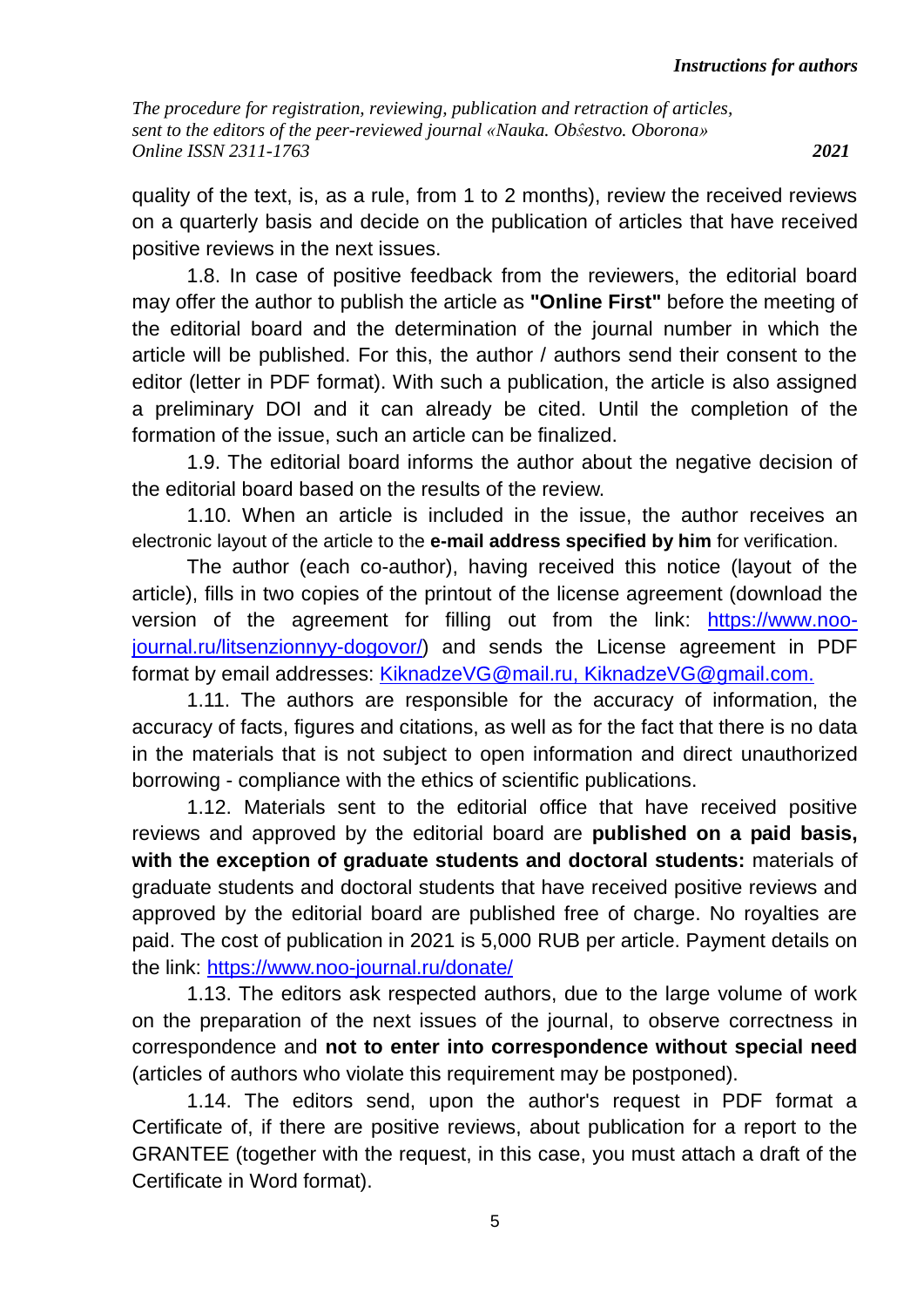1.15. We notify the authors that all correspondence and reviews (reviews), in order to avoid misunderstandings, are documented and saved in the editorial office. We inform the authors that the editorial office does not have the technical ability to repeatedly check the submitted articles; if defects are re-identified, cooperation with the authors is terminated.

1.16. The editorial office of the publication undertakes to send copies of the reviews to the Ministry of Science and Higher Education of the Russian Federation upon receipt of the corresponding request to the editorial office of the publication.

1.17. The editorial staff of the publication sends reviews of articles to the Scientific Electronic Library (NEB, eLIBRARY) when uploading to the database of each issue of the journal. The content of the review and information about the reviewers are available only to employees of the NEB.

# **2. ORDER OF LOCATION (STRUCTURE) OF THE TEXT OF THE MAIN FILE OF THE ARTICLE**

All submitted articles must be formatted in accordance with international standards (Web of Science, SCOPUS) in the sequence of BASIC ELEMENTS:

2.1. In the upper part on the left, indicate the UDC [\(Universal](http://www.udcsummary.info/php/index.php?lang=ru) Decimal [Classification\)](http://www.udcsummary.info/php/index.php?lang=ru) index. It is advisable to use not only the Main tables, but also Auxiliary tables (General determinants of place, time, etc.)

2.2. **Surname, name, patronymic (if any) of the author and the title of the article.** On a new line: First name, space, initial of Patronymic (if any), point, space, author's surname in lowercase (uppercase the first letter of the last name), point, space, article title (in lowercase letters with capitalization).

## **SAMPLE:**

Irina V. Gerasimova. The processes of adaptation and integration of migrants as components of the national security of the Russian Federation.

2.3. **Acknowledgments.** On a new line: information on research funding, grants, gratitude.

## **SAMPLE:**

**Acknowledgements:** The article was prepared based on the results of research carried out in 2019 at the expense of budget funds under the state assignment to the Financial University under the Government of the Russian Federation.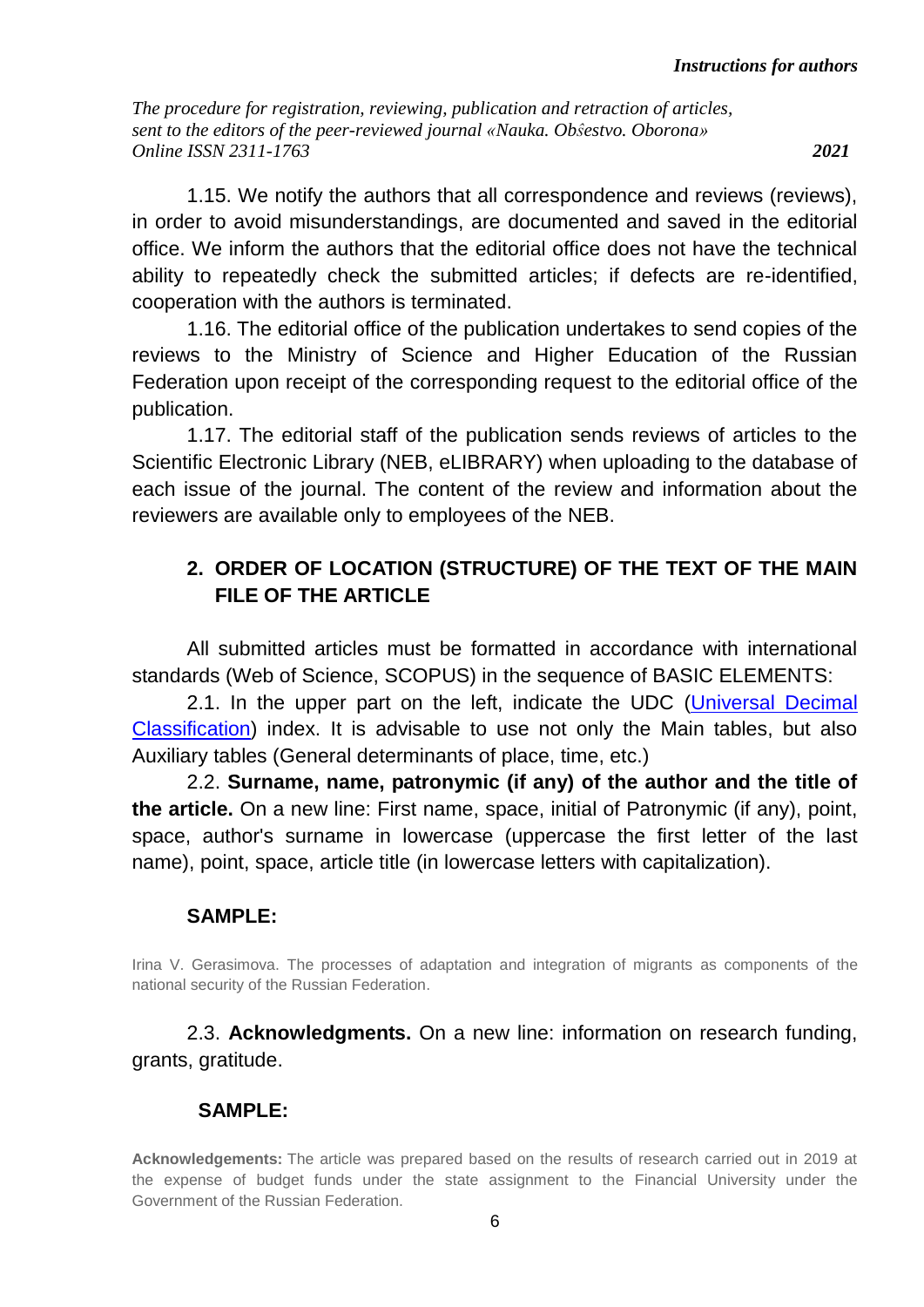**Acknowledgments:** The authors thank ... for help in preparing the publication / for help in editing the text / for help in translating literature.

## 2.4. **Conflict of Interest**. On a new line: information on the presence / absence of a conflict of interest.

### **SAMPLE:**

**Conflict of Interest:** Previously published in Russian: in the journal "Gіleya" (Kiev. 2019. Vol. 148 (№9). pp. 78–89) and in abbreviated form in the journal "Rossiya v epokhu revolyutsiy i reform. Problemy istorii i istoriografii" (2019. T. 7. pp. 285–302).

**Conflict of Interest:** Previously published in Russian in the collection of materials of the international scientific conference "The international intervention and the Civil War in Russia and the Russian North: the key issues, historical memory and the lessons of history" (Moscow: Fifth Rome, 2020. S. 177–186).

**Conflict of Interest:** Previously published in Russian in electronic form as a speech at the conference in: Information and analytical service «Russkaya narodnaya liniya. Pravoslaviye. Samoderzhaviye. Narodnost» (19.11.2018).

**Conflict of Interest:** No conflict of interest related to this article.

2.5. **Rubric.** On a new line: the rubric of the journal (see item 1), in which the article can be published (in capital letters).

2.6. **Article type.** On a new line: the type / section of articles (see item 1) to which the article belongs (lowercase style).

2.7. **Title of the article.** On a new line: the title of the article (lowercase style: fully lowercase with uppercase emphasis).

2.8. **Author.** On a new line: First name, space, initial of Patronymic (if any), point, space, Last name of the author in lowercase (uppercase the first letter of the last name), space, digit (Arabic, raised font), defining the affiliation (if the author has two affiliations — two numbers separated by commas).

### **SAMPLE:**

**Irina V. Gerasimova** <sup>1</sup>

**Irina Petrova** 1, 2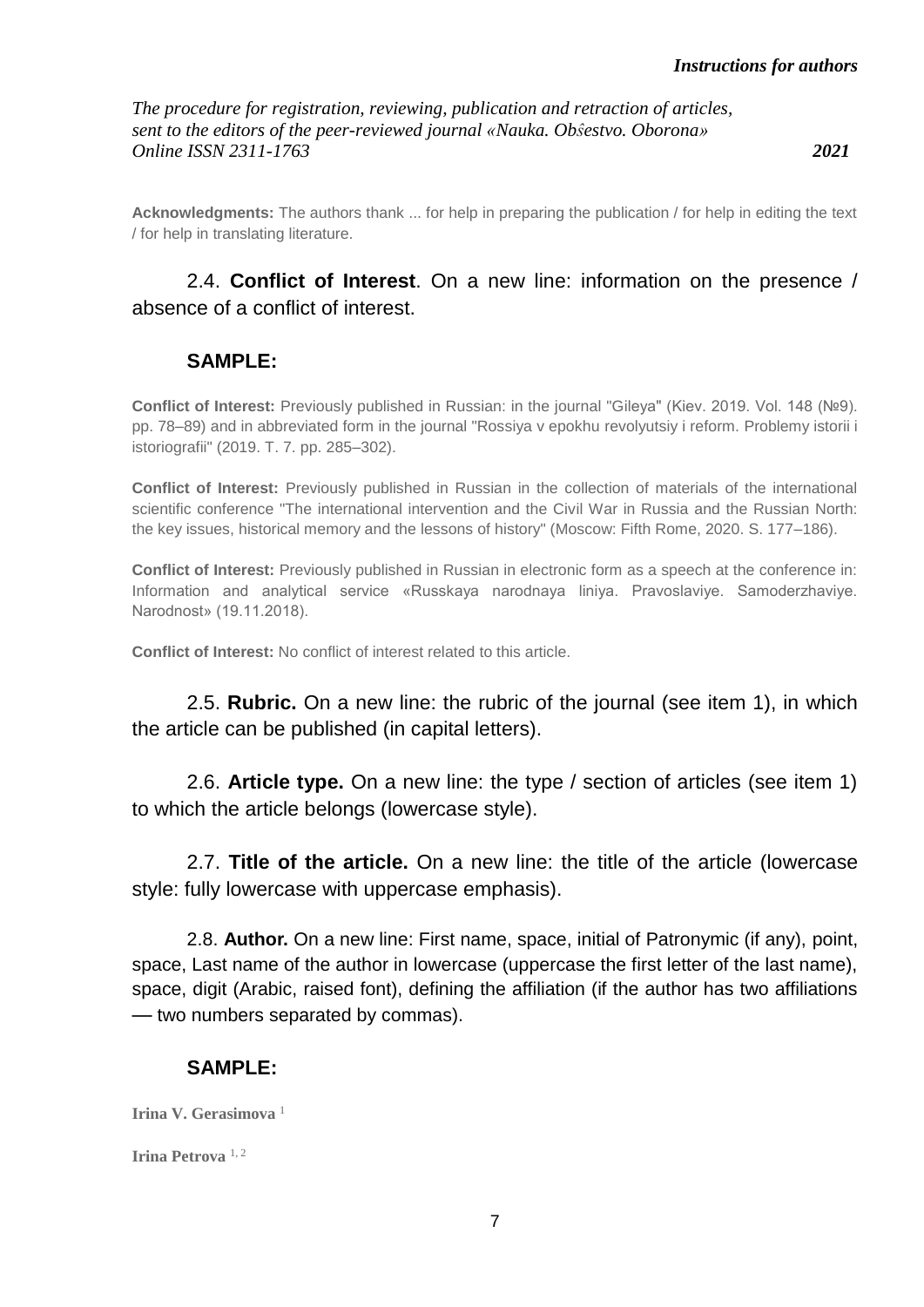2.9. **Author affiliation.** On a new line: italicized number (Arabic, raised font), defining affiliation, space, affiliation — separated by commas: full name of the **organization** where the author works, without a prefix that defines the status of the organization (for example, University of Oxford), on a new line: geographic location of the organization (name of **city**, city or rural settlement and **country** (example — Oxford; United Kingdom), comma, on a new line: ORCID id (with a hyperlink), comma, e-mail address.

### **SAMPLE:**

*<sup>1</sup> University of Oxford, Oxford, United Kingdom, ORCID: [https://orcid.org/0000-0002-7643-6068,](https://orcid.org/0000-0002-7643-6068) е-mail: iraida.ga@gmail.com*

Different organizations of one or several authors in the field of affiliation should be divided among themselves line by line, and each organization should be designated with Arabic numerals, also attributed to the authors of the respective organization.

If an affiliation lists two or more organizations from the same city, then a geographic attribute (city, country) must be assigned to each organization.

## **SAMPLE:**

**Irina V. Gerasimova** <sup>1</sup>, **Irina Petrova** <sup>2</sup>, **German Kim** <sup>3</sup> *<sup>1</sup> University of Oxford, Oxford, United Kingdom, ORCID: https://orcid.org/0000-0002-5925-33XX, e-mail: author@bk.uk <sup>2</sup> City University London, London, United Kingdom, ORCID: https://orcid.org/0000-0001-9465-47XX, e-mail: irina@mail.uk <sup>3</sup> University of Greenwich, London, United Kingdom, ORCID: https://orcid.org/0000-0002-7746-44XX, e-mail: german@mail.uk*

2.10. **Abstract.** The author's resume (a short abstracted version of the article) should in a concise form describe the **relevance**, main **research objectives** and **objectives of the study**, reflect the most significant facts and identified patterns of work; follow the chronology of the article; briefly use the main definitions of the article and special terminology; the text must be coherent; presentation style is compact and dynamic; there should be no information that is missing in the main text of the article; **explain how the research was carried**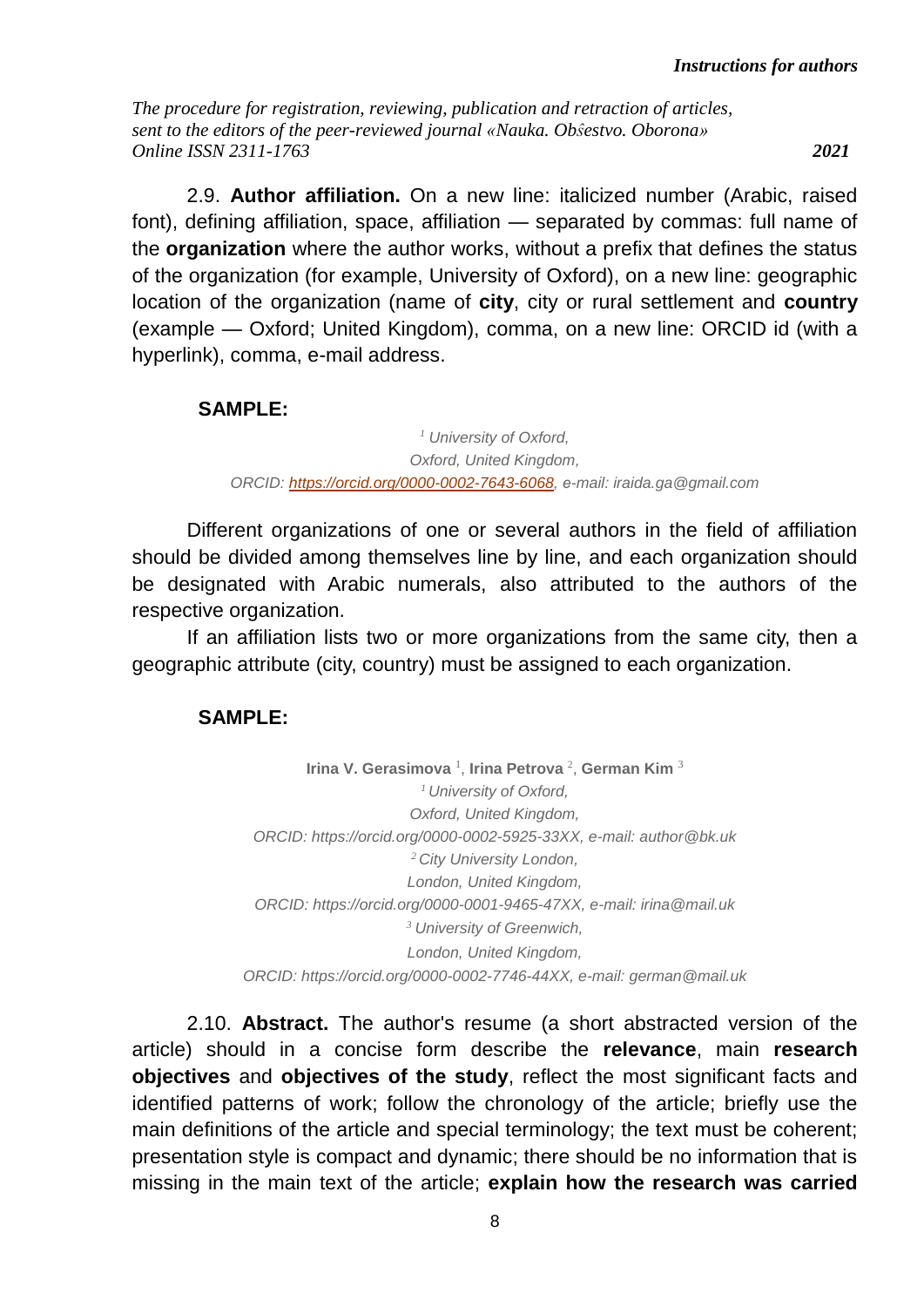**out**, without methodological details, however, the **subject, topic, purpose of the work** are indicated if they are not clear from the title; describe the method, methodology, novelty of the research, the essence of the research must be clear; summarize as accurately and informatively the most important results and their significance; conclusions should be accompanied by recommendations, assessments, suggestions described in the article; the text should use the most significant words of the main text of the article; there should be no abbreviations and references to literature; scattered statements should flow from one another; the text should be laconic and accurate, free of minor details, unnecessary words.

The abstract should be structured logically and conditionally include sections: **justification** of the research, **methods** (for experimental research), **results** (main directions of research or a summary of the article), **conclusion** (including confirmation of the scientific novelty of the article).

The **volume** of the abstract is at **least 200 to 250 words.**

2.11. **Keywords.** Keywords should reflect the main content of the article, do not repeat the terms of the title and annotations, it is allowed to use terms from the text of the article, as well as terms that define the subject area and include important concepts that will facilitate and expand the possibilities of finding an article by means of information retrieval systems of domestic and international citation bases and Internet resources.

Key words are separated by commas in order of importance, should contain **5—7 words or phrases** (one or three words in each).

2.12. **The main text of the article.** The text of the article sent to the editors should correspond to the profile of the journal (problems of Russian, general and military history, international relations and politics, historical politics, migration processes in the global world, the development of science and society, defense and international security issues), as well as the journal headings, the main international standards: in the introductory part of the article **(INTRODUCTION),** the relevance (scientific significance), goals and objectives of the research, chronological and territorial framework (if any), the degree of development of the topic are indicated in the presentation (indicate in a general sequentially numbered list separated by semicolons) in [square brackets] bibliographic references to at least 6-10 main scientific works on the stated topic, including those published over the last 5 years), a brief overview of the source base, research methods, novelty and generalized results (conclusions) of the research. In the subsequent structure of the text, thematic headings are highlighted (in capital bold), including at the end of the article — **CONCLUSIONS**.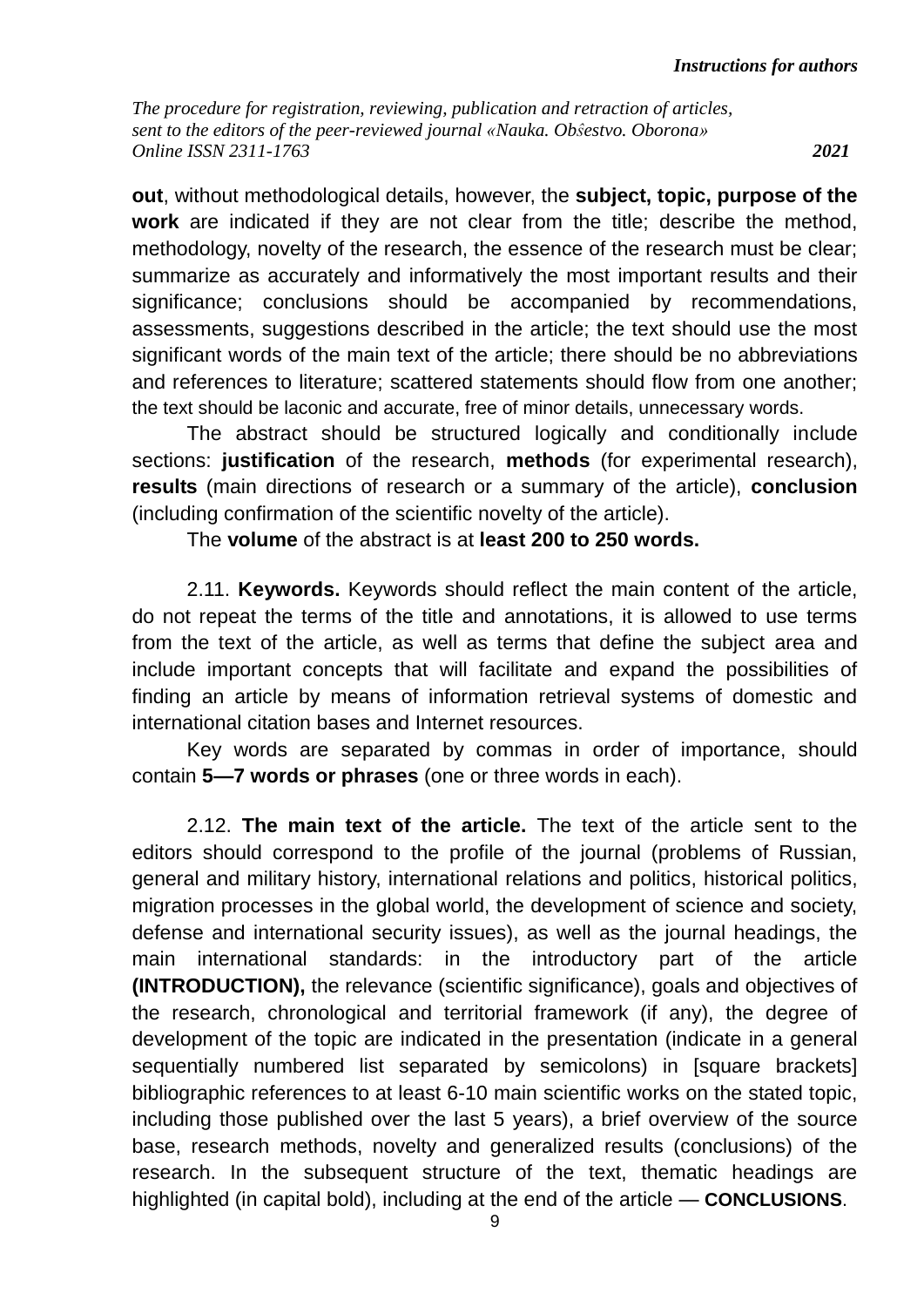At the first mention of a person, the **initials** of the name and (if any) patronymic must be indicated before the surname (N. Sn., separated by a space — for Russian personalities; N. — for foreign personalities); initials are separated by a space from the surname.

Throughout the text, all **dates** in the form "month day, year" are typed as follows: November 25, 1952, etc.

**A point is not put after:** the title of the article, authors, addresses, headings and subheadings, captions for illustrations; names of tables, dimensions (s – second,  $q - qram$ , min – minute, day – day, degree – degree, million — million, billion — billion).

**A point is placed after:** references to literature and sources [in square brackets] at the end of a sentence, references to notes (in parentheses) at the end of a sentence, a short annotation, abbreviations (month — month, year — year).

**Years** are indicated only in numbers, not in numbers: 1940s, not forties of the XX century. Not "year" or "years", but "y." or "yy." Not "century" or "century", but "in." or "cc." Exception — if the date ends the sentence, then — 1952 "year", XX "century".

Excluded: "other", "other", "ie", "since". Only completely: "others", "others", "that is," "since".

Of the **abbreviations** allowed: "t. etc.", "t. p.".

% is put by an icon, not a word, if it follows a digit, it is not separated from it by a space: 10%.

**Numbers:** millions from thousands and thousands from hundreds are NOT separated by a space: 6100000, 4250000 and can be replaced by the corresponding abbreviated words and abbreviations: thousand, million, billion, etc.

The names of **banknotes** are given according to the accepted abbreviations (ISO 4217): USD, EUR, RUB.

The **quotation marks** are typographic, the outer ones — are «Christmas trees»  $-\infty$ , the inner ones — are the «paws» — "".

**Dash** — only long typographic (—), in double dates and page numbers should be placed without spaces: 1910—1930; P. 3—6.

2.13. **Notes.** Notes in the article — only in manual mode, sequentially numbered with Arabic numerals (1, 2, 3, etc.) in the body of the text in (parentheses), end.

## **Notes include:**

- $\checkmark$  author's comments (to a term, persona, event, etc.);
- $\checkmark$  references to the regulatory framework (laws, decrees, regulations, contracts, orders, decisions);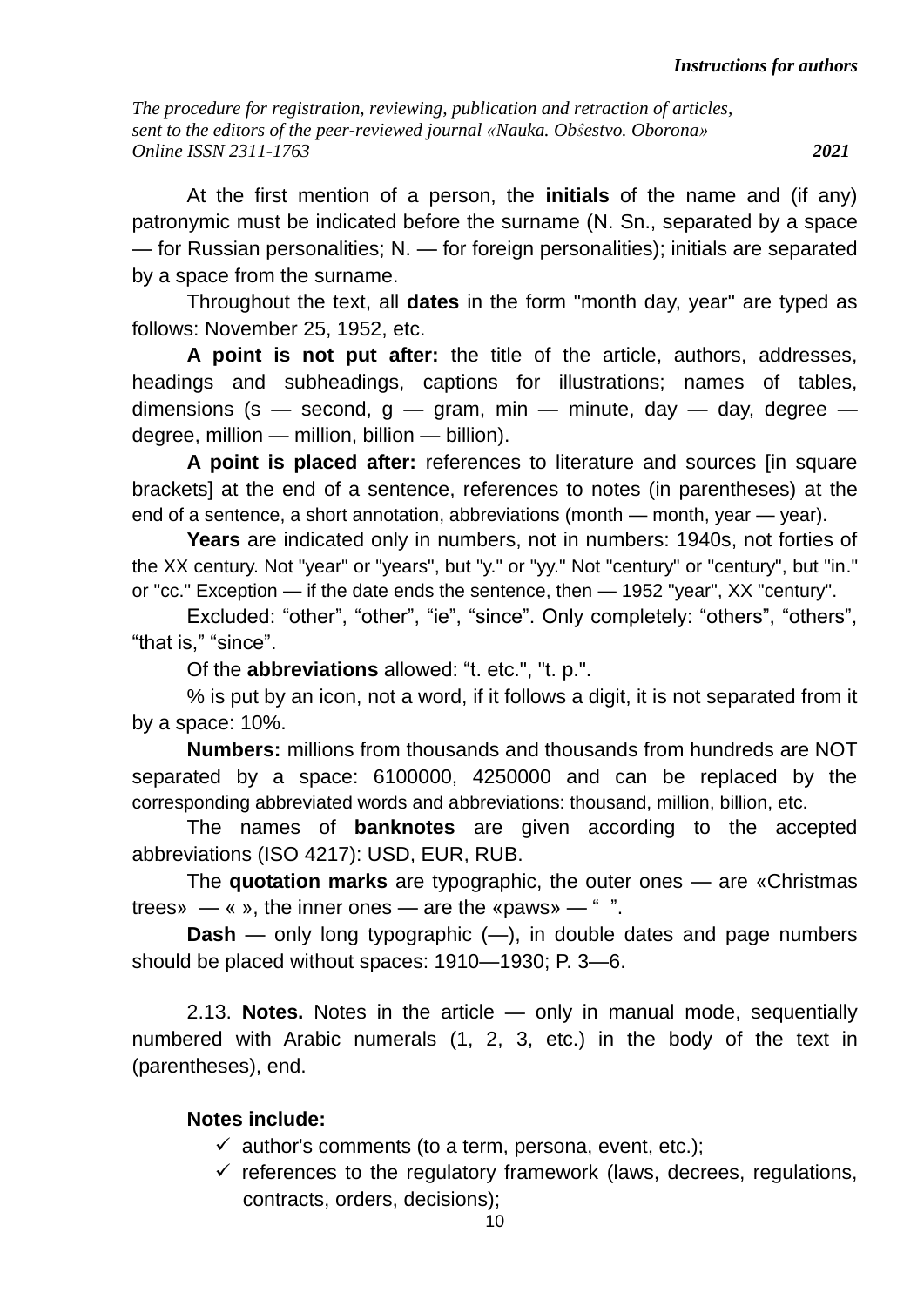- $\checkmark$  links to the publication of documents, official information on the official websites (portals) of organizations, authorities and administration, institutions of science, education, culture, etc.;
- $\checkmark$  links to documents from archives;
- $\checkmark$  links to news notes of electronic media without specifying the author of the publication, publication on social networks, blogs, etc.;
- $\checkmark$  generalized link-review to several publications on the topic without borrowing the essence and content;
- $\checkmark$  information about the beginning, continuation and end of publication in other issues of the journal.

### **SAMPLE:**

There are plenty of differences in the state-administrative structure and concepts of its transformations in the recent Russian Federation and South Korea. The most significant is the fact that Russia is preoccupied by preserving the unity of the federation and tolerance among the numerous ethnoses inhabiting it. Korea, in its turn, is making attempts to create a confederation of the two Korean states, with reunification of the country to follow. Moscow and Seoul are trying to realize the project on the formation of global communities of compatriots known under the names "Russkiy Mir" (1) and "Global Korean Commonwealth" (GKC).

 $<...>$ 

In speaking about the global (world) Korean commonwealth we should first define the main notion - commonwealth which in Korean is kongdongch'e (공동체 / 共同體) and semantically does not coincide with the notion of 'commonwealth' in English. The roots of the notion of a commonwealth go back to the early 19th c. when the British Empire allowed its colonies to be self-governed. It was British Prime Minister Rosebery who first used the term in 1884 during his visit to Australia (2).

 $<...>$ 

In the modern world there are at least 7 million ethnic Koreans united by their common ethnic origin. The unique feature of Korean immigrant and diasporic communities is that they have to correlate not only to their geographic place of origin of their ancestors but also to the two existing Korean states. By force of circumstances the attitude of Chinese and American Koreans to the North and South Koreas is considerably different. Moreover, sympathy and antipathy to Seoul and Pyongyang can divide those living in the same country, for instance, "zainichi chōsen-jin" are divided its two camps: those who are members of the pro-South Korean organization "Mindan" (3) and those who are members of the pro-North Korean organization "Chongryon" or "Chōsen Sōren" (4). Such division can be seen in other foreign Korean communities. Even inside one family there exists a distance between the generations of parents and children as regards to language competence, system of values, life stilts, and mentality. Thus, it is clear why Koreans living in two national states and many countries outside of Korean Peninsula have diverse ideas and positions regarding the issue of unification.

 $<...>$ 

Lee V. F. offered many examples of the mediatory mission of famous Soviet (later Russian) Koreans. A special mention was made of Kho Din - Academician of the RANS (5), one of the founders of the Korean national movement in the USSR and Russia, who maintained close ties with a lot of friends and colleagues in the Republic of Korea, China, USA, Japan and other countries, and was a member of many committees and commissions on peaceful unification of Korea.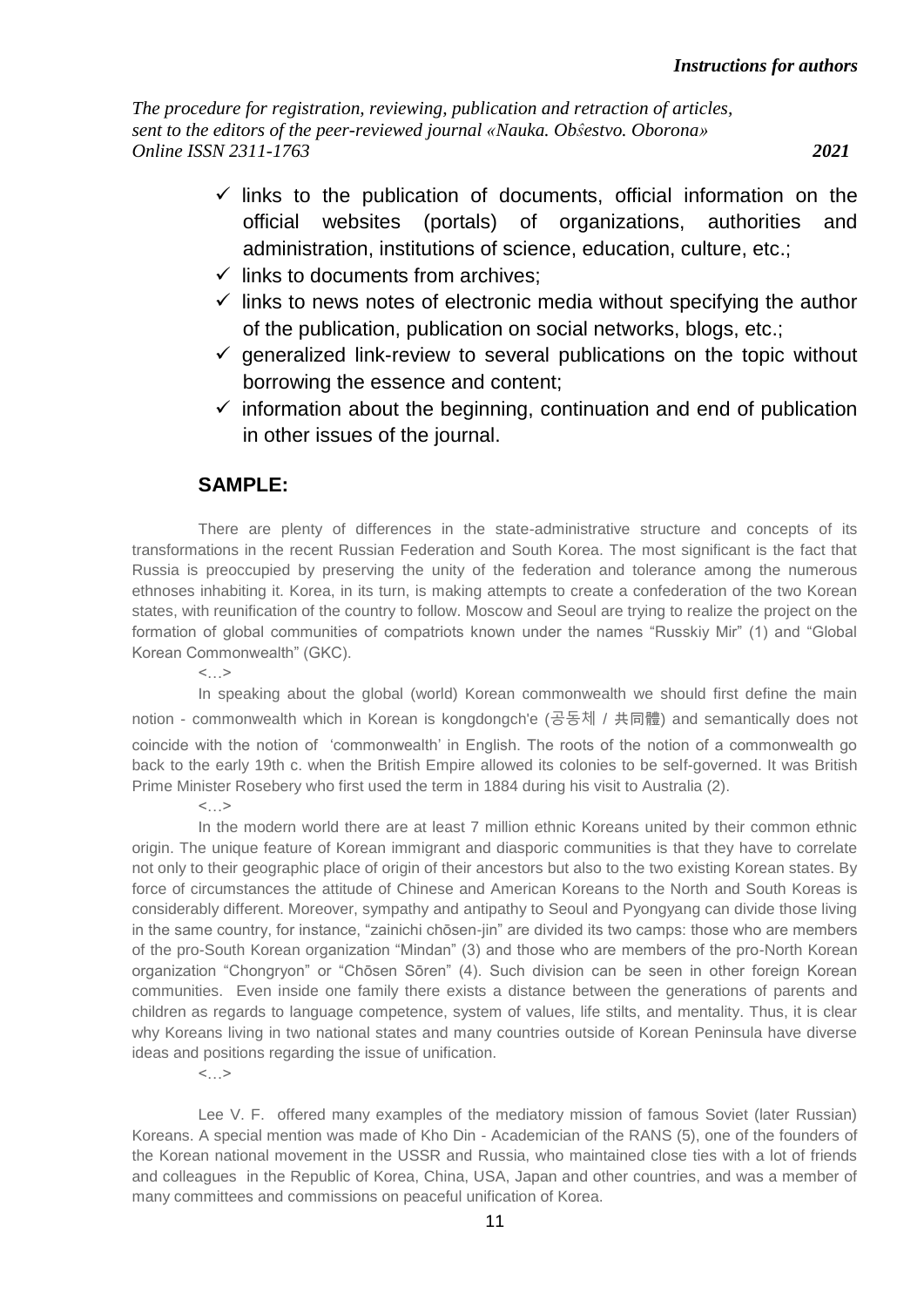#### **Notes**

- 1. **Русский мир** (Russkiy mir, 'Russian world') is the program of establishment Russophone Communities throughout the World, spread of the Russian culture and loyalty of the Russian diaspora to Russian Federation.
- 2. Originally, it was called the British Commonwealth which was founded in 1926 when the British Empire began to break-up. In 1947 it became the Commonwealth of Nations (Содружество наций). At present, the Commonwealth is an association of 53 independent states with total 2 billion citizens of the races, cultures and religions. 17 sovereign countries of the Commonwealth including United Kingdom recognize the British Queen.as the head of their states.
- 3. **Mindan** Korean Residents Union in Japan (Korean: 재일본대한민국민단).
- 4. **Chongryon** General Association of Korean Residents in Japan (Korean: 총련).
- 5. **RANS** The Russian Academy of Natural Sciences is a Russian non-governmental organization founded 1990 in Moscow, USSR.

2.14. **References** — References in Latin in transliteration [and in translation of the title of the work into English].

Surname of the author (transliteration) in lowercase letters, comma, initials of the name and patronymic (if any) in uppercase with a dot separated by a space; then, separated by a space, the year of publication of the work, a comma.

To take into account references in the citation index (in Web of Science, Scopus), it is necessary to transliterate and italicize the title of the monograph, collection of articles, etc.) the title of the monograph, collection of articles, etc. into English, enclose the translation [in square brackets], apply the direct typeface.

The editor of the publication is indicated before the title, and after the full name in parentheses, you must write (ed.) for one editor or (eds.) for multiple editors.

Non-English-language magazine titles must be transliterated. The title of the foreign magazine is not translated into English. The title of the journal must be italicized (the title of the journal article, or articles in the collection are not italicized).

To indicate an article in a collection of articles, a chapter in a collective work, etc., instead of // you need to write IN: (that is, "in:") and indicate the source after the colon, highlighting it in italics.

The place of publication must be translated into English (for example, Moscow, St. Petersburg, etc.), and the name of the publisher must be transliterated and the word publ must be added. (e.g. Politizdat publ.).

Then the year of publication is indicated, then through a dot with a space: volume number, journal number, pages (number — for monographs, range — for articles).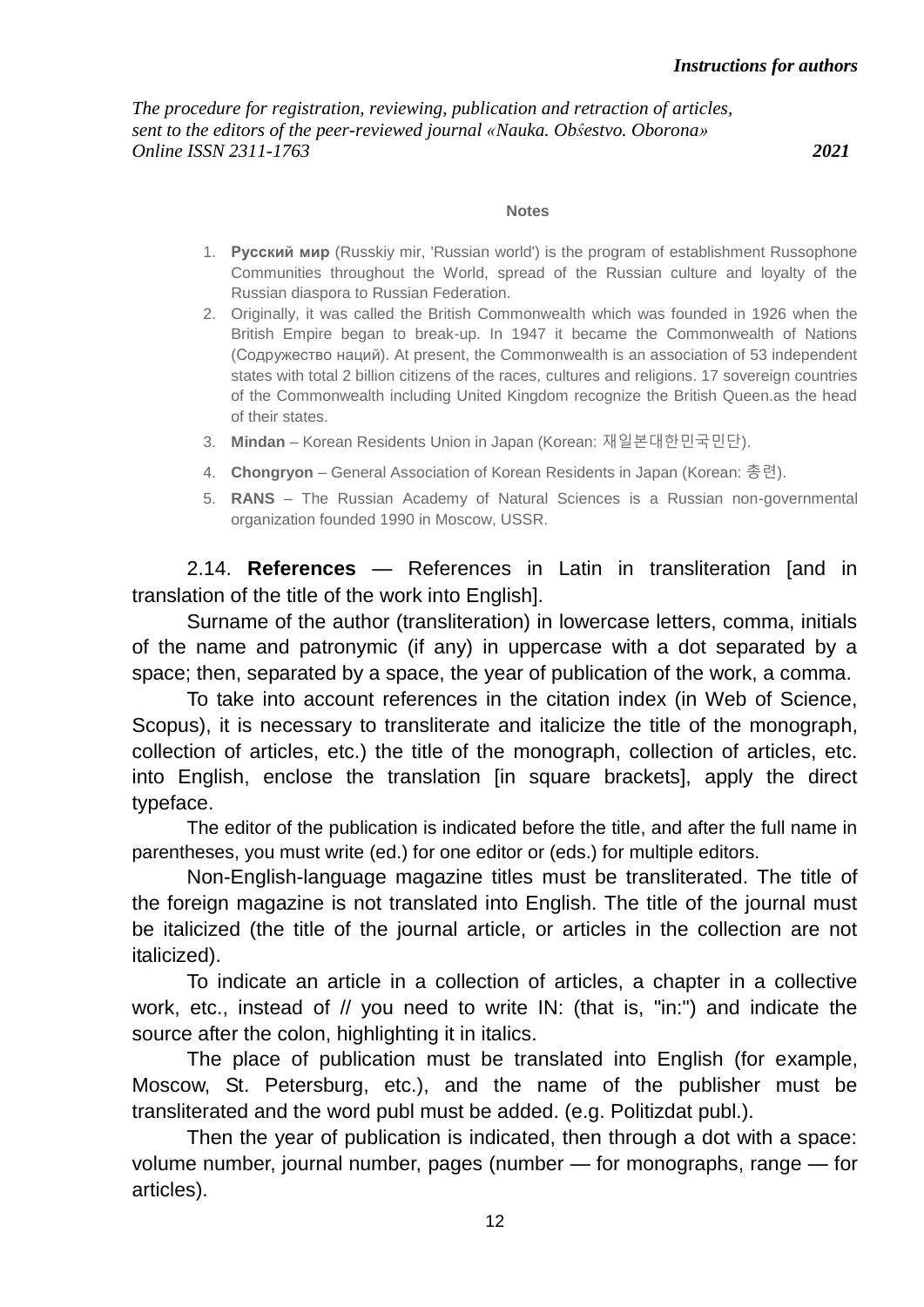At the end of the bibliographic description with the translation of the title of the article, the original language of publication of the article is given in parentheses. For example, (In Russ.), If the article or book was originally published in Russian; (In Bulg.) — in Bulgarian, (In Greek) — in Greek, (In German) — in German, etc.

A full stop is put at the end of the bibliographic description.

For transliteration, authors must use the **BSI** format. Electronic resource. Transliteration access mode:

<https://translit.net/ru/bsi/>

<https://antropophob.ru/utility-i-prochie-melochi/16-transliteratsiya-bsi>

### **SAMPLE:**

#### **References**

- 1. Angelov, B. 1958, *Iz staratab'lgarska, ruska i sr'bska literatura* [From the Old Bulgarian, Russian and Serbian literature]. Sofia: Izd. BAN, 1958. Vol. 1. 242 S. (In Bulg.).
- 2. Afinogenov, D. E. 2006, *Povest' o Nikolae Voine: semejnaja jetiologicheskaja legenda?* [The Tale of Nicholas the Warrior: a family etiological legend?]. Indoevropejskoe jazykoznanie i klassicheskaja filologija. 2006. Vol. 10. S. 9–12. (In Russ.).
- 3. Sjuzjumov, M. Ja. 1982, *Armiia Vizantii v VIII–XII vv. Tematicheskaia podborka* [Army of Byzantium in the 8th – 12th centuries. Thematic selection]. Gosudarstvennyi Arkhiv Sverdlovskoi oblasti. F. R-802. Op. 1. D. 290. 150 f. (In Russ.).
- 4. Kapsalykova, K. R. 2017. Reguliarnaia armiia i traditsionnoe obshchestvo v Vizantiiskoi imperii v X – pervoi polovine XI v. [Regular army and traditional society in Byzantine Empire in the 10th – first half 11th century]. *Vestnik Viatskogo gosudarstvennogo universiteta*. 2017. No. 12. P. 92–98. (In Russ.).
- 5. *Kompozitory i muzykovedy Saratova* [Composers and musicologists of Saratov: Collected articles]. Moscow, Izdatel'stvo "Kompozitor" publ., 2008 [on-line]. Available at: <http://ikompozitor.ru/RU/catalogue/new> (accessed 01.18.2014). (In Russ.).
- 6. Litavrin, G. G., ed. 2003, *Kekavmen. Sovety i rasskazy: pouchenie vizantiiskogo polkovodtsa XI veka* [Kekavmen. Tips and stories: the instruction of the Byzantine commander of the 11th century]. Sankt-Peterburg: Aleteiia. 711 p. (In Russ.).
- 7. Litavrin, G. G. 1999, Варяги и византийка [Varangians and a Byzantine woman]. *Slavianovedenie*. 1999. No. 2. S. 4–6. (In Russ.).
- 8. Semina, N. V. *Bor'ba s detskoi besprizornost'yu v 1920-e–1940-e gody v Rossii*. Avtoref. diss… kand. ist. nauk [Fighting children homelessness in Russia in 1920s–1940s. Cand. hist. sci. diss. Penza, 2007. 220 p. (In Russ.).
- 9. Zima, V. F. *Golod v SSSR 1946–1947 godov: proiskhozhdenie i posledstviya* [Famine in the USSR in 1946–1947: Origins and consequences]. Moscow, IRI RAN publ., 1996. 265 p. (In Russ.).
- 10. Haldon, J. 1993, Military service, military lands, and the status of soldiers: current problems and interpretations. - *Dumbarton Oaks Papers.* 1993. No. 47. P. 1–67.
- 11. Van Wolleghem P. G. 2018, *The EU's Policy on the Integration of Migrants: A Case of Soft-Europeanization?* Palgrave Macmillan, 2018. 230 p.

Specifying the page range of the publication in the journal is required.

If available, the **DOI id** is indicated (preferably with a hyperlink).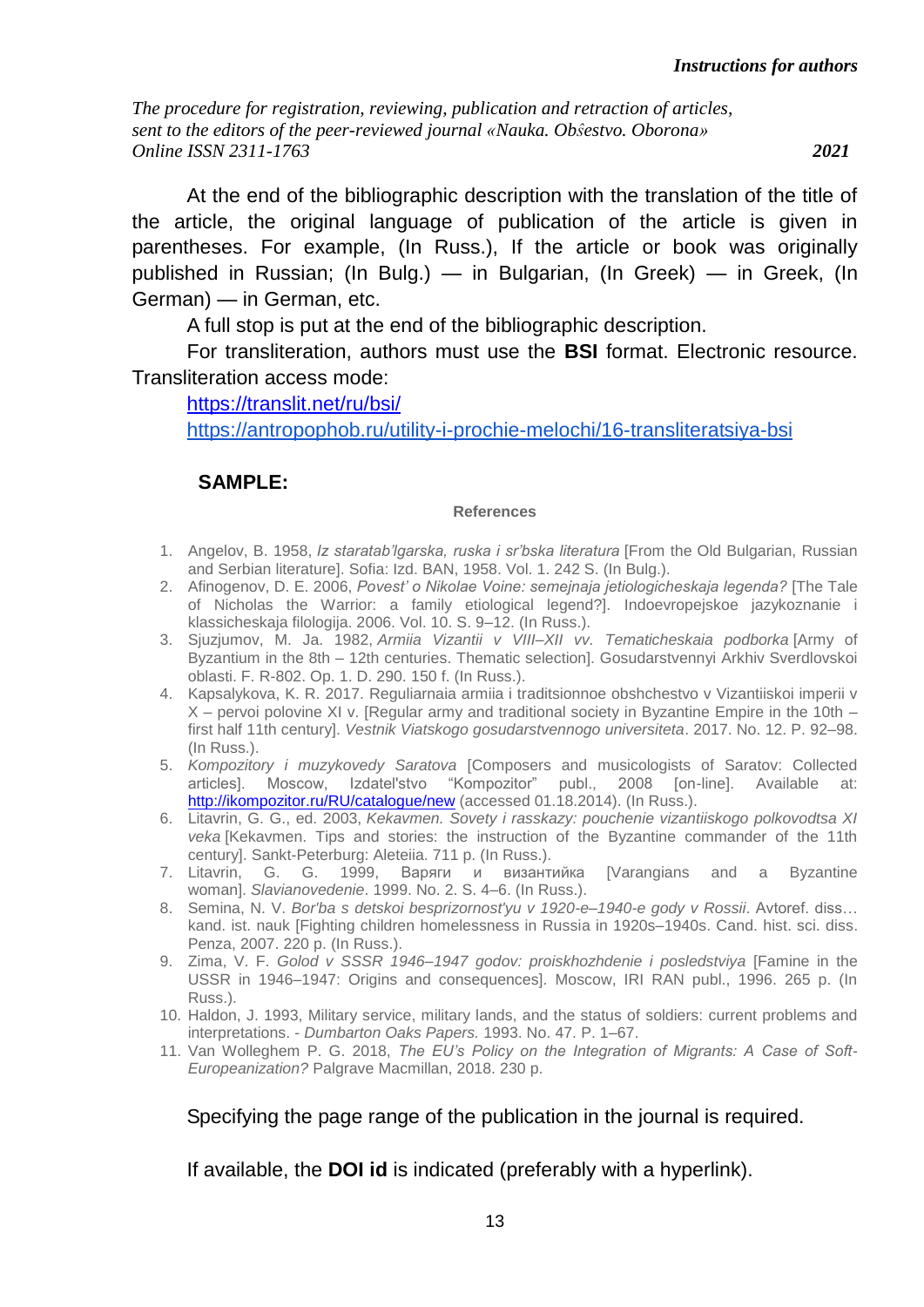As a rule, the List includes **from 20 to 30** of the most important from the point of view of the author of scientific research on the topic of publication, including monographs and scientific articles published over the past 5 years in journals indexed in the Web of Science and / or Scopus.

2.15. **Information about the authors.** Completely, without abbreviations and in strict sequence: name, patronymic (if any) and surname of the author (in full, lowercase, bold); further separated by commas: academic degree, academic title (abbreviated: Dr. Sci. (History), PhD, Cand. Sci. (History), Prof., Assoc. Prof.), organization (required position and place of work / study; structural subdivision — institute, department, faculty, department, department — if necessary), city, country (USA, Great Britain, Republic of Belarus, Ukraine, etc.).

### **SAMPLE:**

**Information about the author**

**Alexander Yu. Soklakov,** Dr. Sci. (History), Assoc. Prof., Head of the Department of Humanities and Socio-Economic Disciplines, University of Greenwich, London, United Kingdom.

If there is a co-author(s), everything is the same and in the same sequence for each co-author, on a new line.

2.16. **Corresponding author.** It is advisable to highlight information about the author responsible for the correspondence after the publication of the article — the contact person. The data of the author, even if he is the only one with whom correspondence can be conducted, is an important element of the article, they indicate the willingness of the authors and the journal to conduct a dialogue on the topic of the article.

It is drawn up completely, without abbreviations and in strict sequence: name, patronymic (if any) and surname of the author (in full, in lowercase); further, separated by a comma, a personal e-mail address, at the request of the author — other contact information.

## **SAMPLE:**

**Corresponding author**

Ivan I. Ivanov, e-mail: Ivan.Ivanov@gmail.com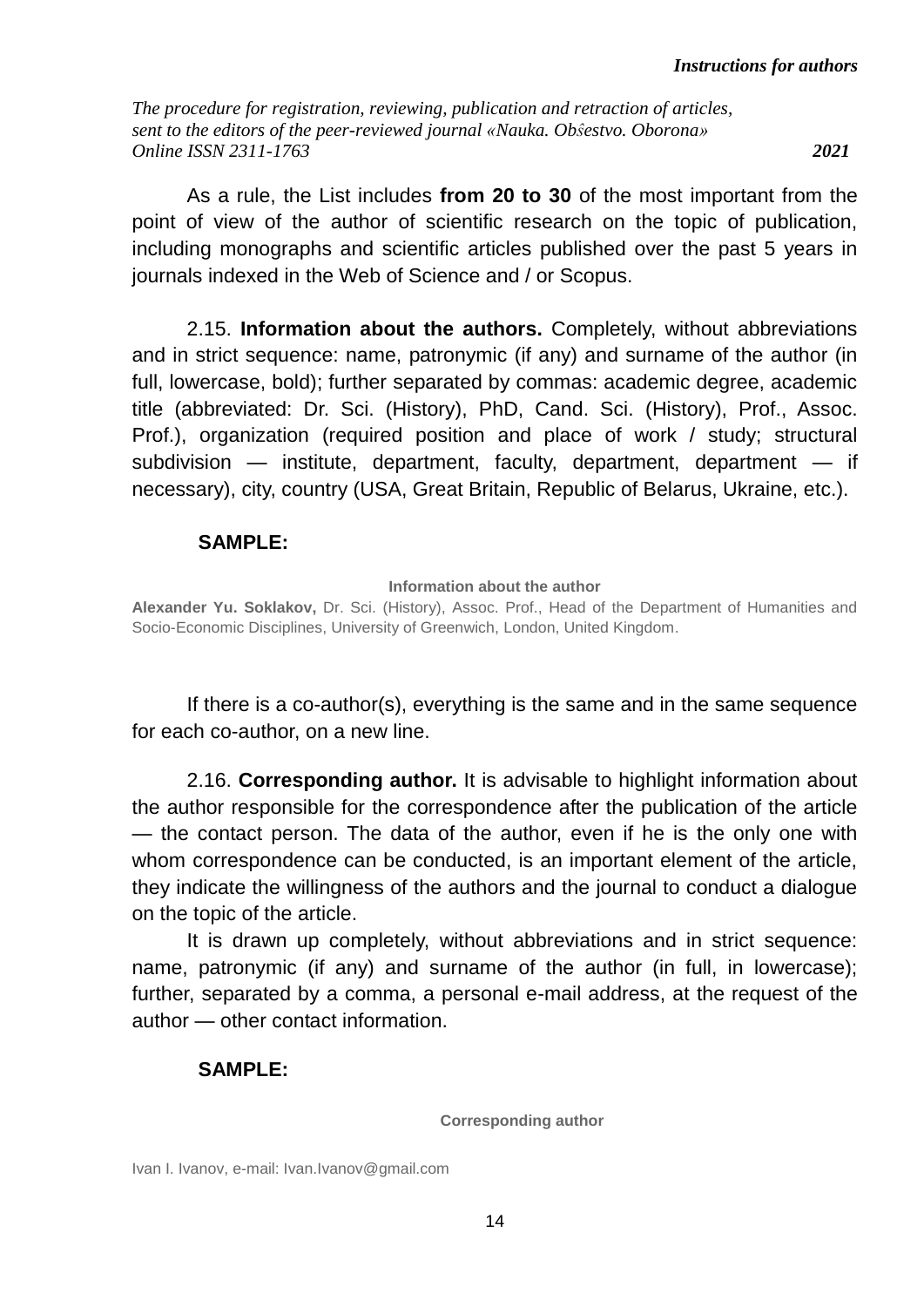## **3. FILE "SIGNATURES TO ILLUSTRATIONS" ARTICLES**

3.1. The file includes captions (if there are illustrations) in English (the numbering of the captions must match the numbering of the illustration files).

3.2. Signatures should be short, indicate the details: author, date and storage location. The numbering of the signatures must correspond to the numbering sequence of the illustration files, for example, 1, 2, 3, etc. Raster images of illustrative files attached to the article must have a resolution of at least 300 dpi. The file (s) of illustrations - photos, diagrams, schemes must be in **jpg** / **jpeg**), file names for example: AUTHOR'S SURNAME\_PHOTO 1, AUTHOR'S SURNAME\_PHOTO 2, etc.).

## 3.3. Figure captions should be numbered: Pic. 1., Pic. 2., etc.

### **SAMPLE:**

Pic. 1. Title of questionnaire for ex–officer of the White armies filled in by N.I. Rogozin. Yaroslavl. June 18, 1923. From the Archive of the FSB of Russia Directorate for the Omsk Region

Pic. 2. Official poster of the first World Cup (Uruguay, 1930)

Pic. 3. Cover of Open magazine (India), 18.06.2018

# **4. TABLES, GRAPHICS, DIAGRAMS (design)**

4.1. Tables are drawn up as a separate file in the format of a picture or a bitmap image, attached together with the article, and have a resolution of at least 300 dpi. File(s) of illustrations — tables must be in **jpg** / **jpeg** format), file names for example: AUTHOR'S SURNAME\_TABLE 1, AUTHOR'S SURNAME\_TABLE 2, etc.).

4.2. Table captions (drawn up in the text of the article) should be numbered: Table 1, Table 2, etc.

## **SAMPLE:**

**Table 1**

*Genaral results of the international migration of the population in Russia, 1990—2017*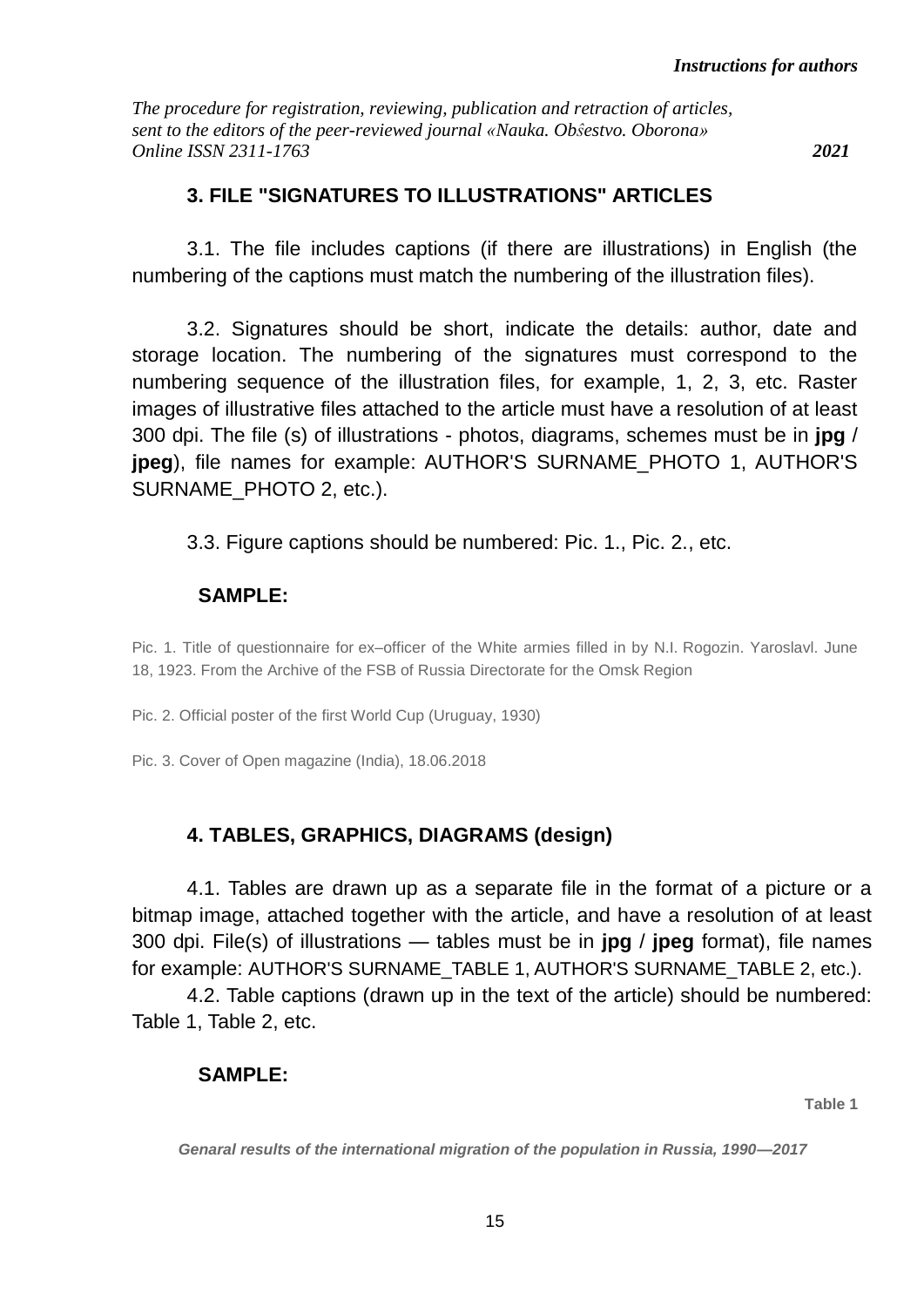4.3. After the table and graph, information about the author and data sources for the table (graph) is given. The information should be brief and should be written in the text of the article.

### **SAMPLE:**

*Compiled according to the statistical bulletin "Number and migration of the population of the Russian Federation" [\(www.gks.ru\)](http://www.gks.ru/)*

## **5. WITHDRAWAL (retraction) ARTICLES FROM PUBLICATIONS**

5.1. This section of the Instructions was prepared on the basis of the ["Rules for the withdrawal \(retraction\) of an article from publication"](https://rasep.ru/sovet-po-etike/pravilo-otzyva-retragirovaniya-stati-ot-publikatsii) of the Association of Scientific Editors and Publishers (ANRI) and describes the procedure for eliminating violations in scientific materials published by the journal.

5.2. **Withdrawal of text from publication (retraction)** is a mechanism for correcting published scientific information and notifying readers that the publication contains serious flaws, erroneous data that cannot be trusted, about cases of duplicate publications (when authors submit the same data in several publications), plagiarism and concealment of conflicts of interest that could affect the interpretation of the data or recommendations for its use.

## 5.3. **Reasons for revoking the article:**

- $\checkmark$  detection of plagiarism in the publication;
- $\checkmark$  duplication of an article in several editions;
- $\checkmark$  detection in work of falsifications or fabrications (for example, rigging of experimental data);
- $\checkmark$  detection of serious errors in the work (for example, misinterpretation of the results), which casts doubt on its scientific value;
- $\checkmark$  incorrect composition of authors (there is no one who deserves to be an author; persons who do not meet the criteria for authorship are included);
- $\checkmark$  hidden conflict of interest (and other violations of publication ethics);
- $\checkmark$  republishing an article without the consent of the author.

5.4. The publication carries out retraction at the official request of the author / group of authors of the article, who reasonably explained the reason for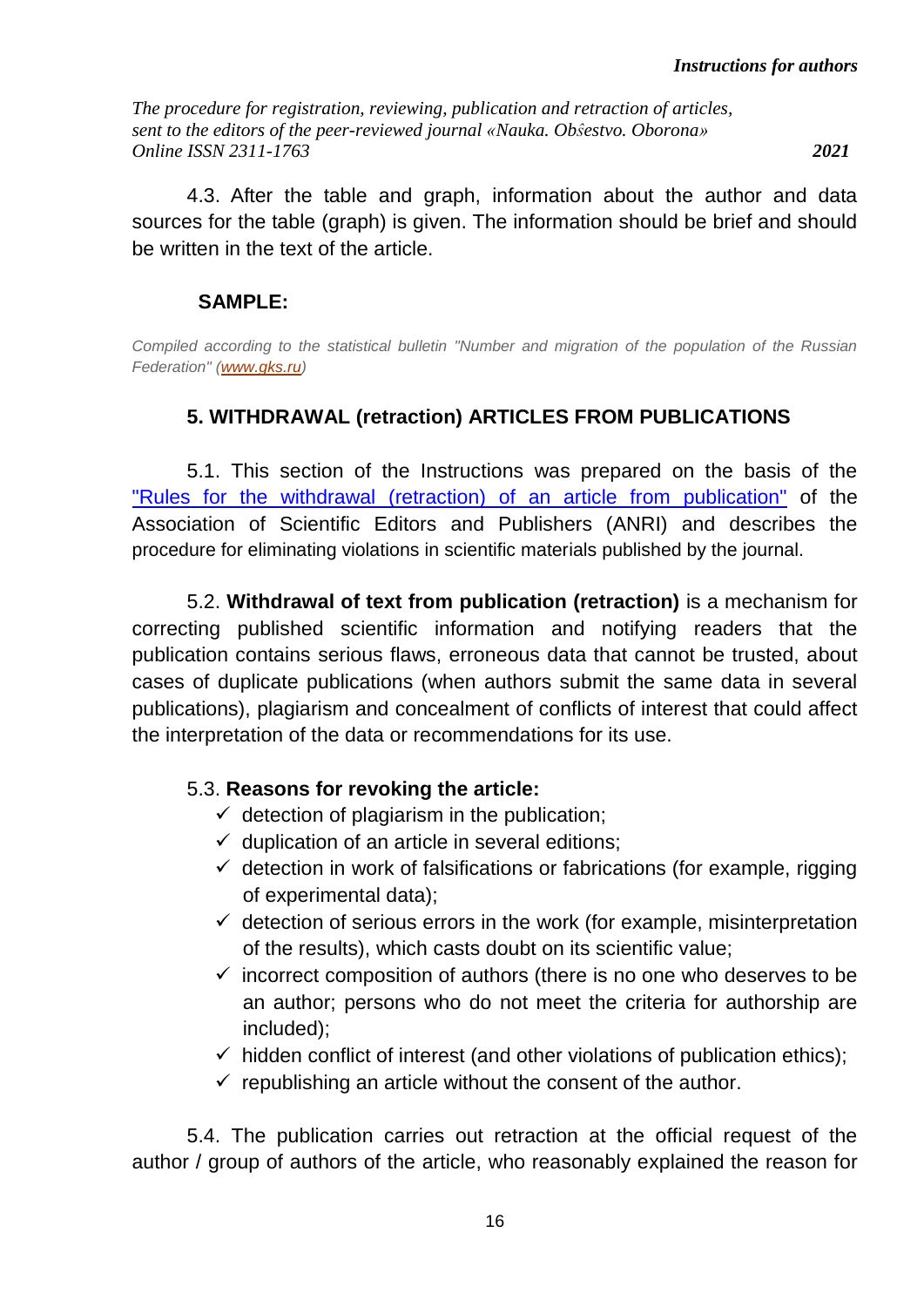2021

his decision, as well as by the decision of the editorial board of the journal on the basis of its own expertise or information received by the editorial board.

5.5. The editors must inform the author (corresponding author in the case of collective authorship) about the retraction of the article and justify its reasons. If the author / group of authors ignores the messages, the editorial board informs the ANRI Scientific Publications Ethics Council.

5.6. The article and the description of the article remain on the website of the journal as part of the corresponding issue, but the inscription RETRACTED and the retraction date are applied to the electronic version of the text, the same mark is placed with the article in the table of contents of the issue. In the commentary to the article, the reason for the retraction is indicated (in case of plagiarism, indicating the sources of borrowing). Mechanical deletion of an article from the journal and from the archive does not occur the texts of the withdrawn articles remain where they were before, with the corresponding mark.

5.7. Information about the recalled articles is transferred to the ANRI Scientific Publications Ethics Council (to enter information into a unified database of retracted articles) and to the NEB (eLIBRARY.RU) (information about the article and the full text remain on elibrary.ru, but supplemented with information on retraction. articles and links from them are excluded from the RSCI and do not participate in the calculation of indicators).

5.8. Payment for the publication of retracted articles is not refundable.

Application. The structure of the article (sample).

Editor-in-Chief KOTO *ne* 

Dr. Vladimir Kiknadze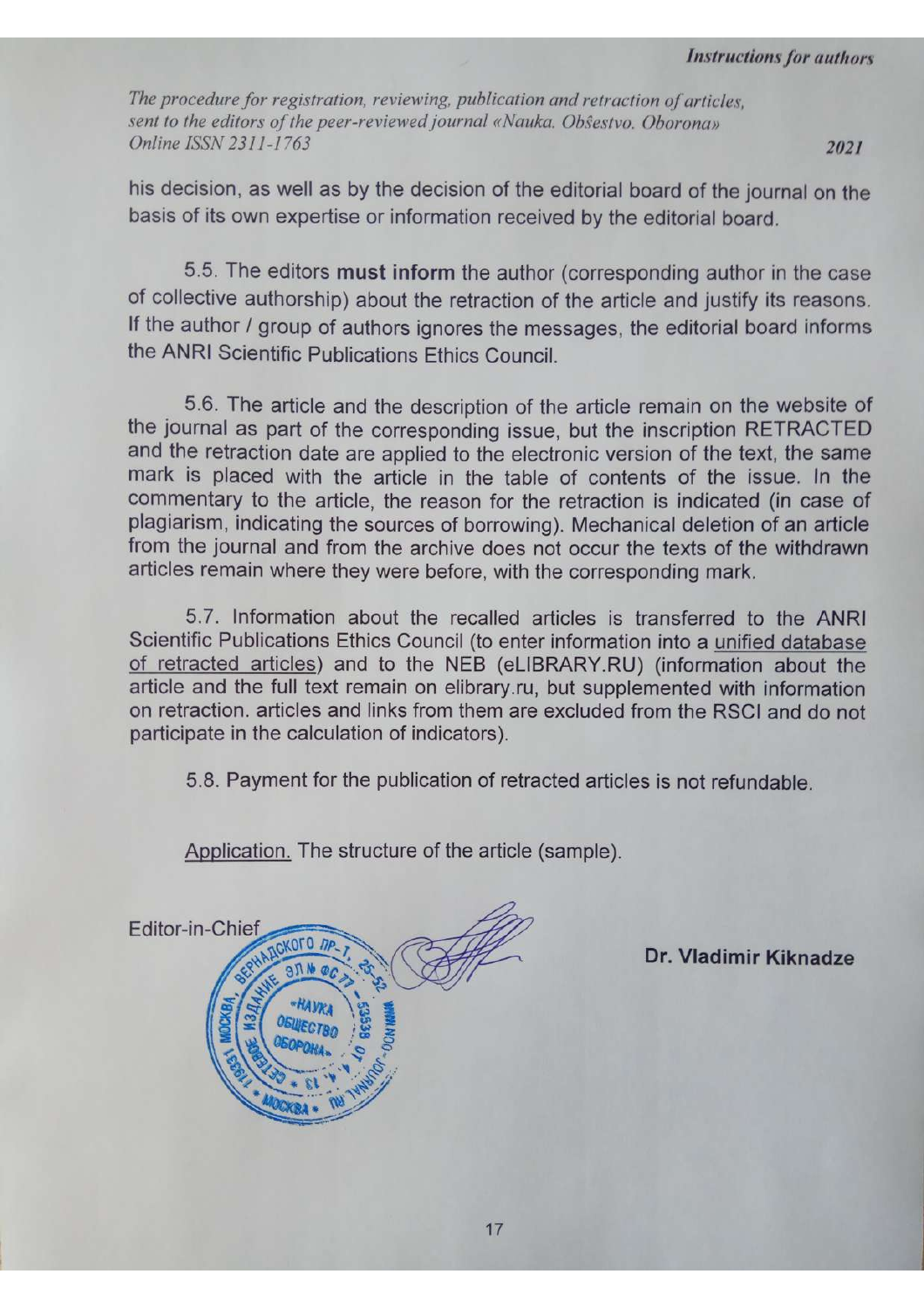#### *Instructions for authors*

*The procedure for registration, reviewing, publication and retraction of articles, sent to the editors of the peer-reviewed journal «Nauka. Obŝestvo. Oborona» Online ISSN 2311-1763 2021*

*Application*

#### **Article structure (sample)**

**UDC:** *< digital code > [\(http://www.udcsummary.info/php/index.php?lang=en&pr=Y\)](http://www.udcsummary.info/php/index.php?lang=en&pr=Y)* **DOI:**

**For citation**: German S. Nikiforov, Zinaida F. Dudchenko, Elena A. Rodionova. Psychology of health in Russia: the history of formation.

**Acknowledgements:** The article was prepared with the support of the RFBR grant, project number 18- 013-00568.

**Conflict of Interest:** No conflict of interest related to this article has been reported.

#### **HEALTH NATION** *(rubric)*

*Original Paper (article type)*

#### **Psychology of health in Russia: the history of formation** *(heading)*

**German S. Nikiforov** <sup>1</sup> , **Zinaida F. Dudchenko** <sup>2</sup> , **Еlena А. Rodionova** <sup>3</sup>

*<sup>1</sup> University of Greenwich, London, United Kingdom, ORCID: [https://orcid.org/0000-0002-2016-78XX,](https://orcid.org/0000-0002-2016-78XX) е-mail: nikiforov.germ@yandex.uk <sup>2</sup> City University London, London, United Kingdom, ORCID: [https://orcid.org/0000-0001-8225-76XX,](https://orcid.org/0000-0001-8225-76XX) е-mail: zoyadudchenko@yandex.uk <sup>3</sup> University of Oxford, Oxford, United Kingdom, ORCID: [http://orcid.org/0000-0002-8172-06XX,](http://orcid.org/0000-0002-8172-06XX) е-mail: psyrea@mail.uk*

#### **Abstract:**

*< text 250-300 words >*

#### **Keywords:**

*< text — keywords >*

#### **References**

1. *< bibliographic description> in Latin and English*

2. *< bibliographic description> in Latin and English*